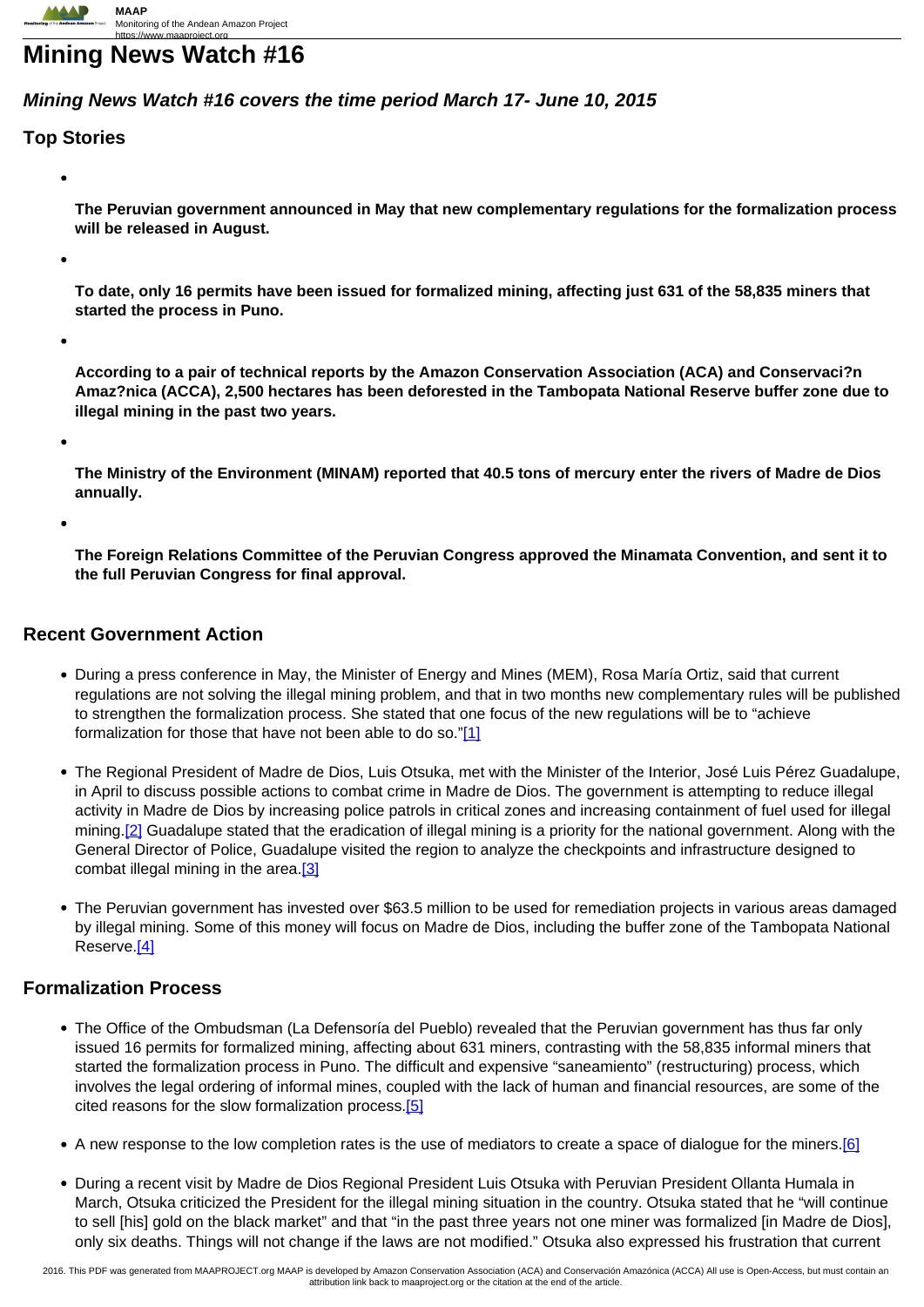

https://www.maaproject.org<br>regulations seem to target small miners who only want to progress in the formalization process.[7]

Environmental specialist Juan Víctor Ortega Vargas found that in Puno, the only department in Peru with any formalized mining companies, the high cost of performing the Corrective Environmental Management Instrument (IGAC) is the main limitation for illegal miners attempting to complete the process. The IGAC is the fifth (out of six) step of the formalization process and is basically a streamlined Environmental Impact Assessment designed to prevent and control environmental impacts. However, performing the IGAC costs each company approximately \$10,000.[8,9]

#### **Deforestation**

• A pair of technical reports published by the ACA and ACCA revealed that a total of 2,500 hectares have been deforested due to gold mining in the Tambopata National Reserve buffer zone over the past two years.[10, 11, 12]

### **Mercury Regulation**

- The Vice Minister of MINAM, Mariano Castro, released a statement in March saying that as a result of illegal mining, a total of 40.5 tons of mercury enters the rivers of Madre de Dios each year. This quantity comprises 5.6% of global mercury emissions, which reached 721 tons in 2010. Castro also announced that MINAM will be working with the U.S. embassy and the Blacksmith Institute to reach an agreement on financing further studies about reductions in mercury emission.[13] The U.S. State Department gave the Blacksmith Institute one million dollars to conduct mercury emission reduction research in Madre de Dios.[14]
- In May, the Foreign Relations Committee of the Peruvian Congress approved the Minamata Convention, a global treaty that seeks to avoid further damage to human health and the environment from mercury. This is a strong sign that Congress will ratify the convention.[15] The Office of the Ombudsman submitted a formal request to Congress on June 4th asking them to formally approve Minamata.[16]
- A regional workshop on reducing mercury use took place in Lima at the end of March. The workshop was intended to encourage more countries to ratify the Minamata Convention. Government officials specializing in the fight against illegal mining from Peru, Colombia, Brazil, and Ecuador participated in the workshop, sharing experiences and successful practices.[17]
- In March, Luis Fernández, a tropical ecologist from Stanford, interviewed with El Comercio in order to raise support for the Minamata Convention. He discussed the results from his 2013 research on mercury pollution in the Amazon, and warned that 250,000 Peruvians are currently exposed to mercury contamination.[18]
- Police agents seized more than 15 kg of mercury that was being transported illegally near a mining zone in the Inambari district of Madre de Dios.[19]

#### **Other**

- The Third Civil Chamber of the Superior Court of Lima sided with the Agency for Environmental Assessment and Enforcement (OEFA), saying that OEFA regulations are constitutional and do not infringe on any rights to miners and mining companies. This ruling gives OEFA power to combat illegal mining and to determine responsibility for environmental damage.<sup>[20]</sup>
- Currently, around 100 kg of illegal gold travel across the border from Peru to Bolivia every week, where the gold can then be sold to U.S. and European markets.<sup>[21]</sup> Peru and Bolivia met in May to discuss tactics for protecting their shared border from criminal activity related to illegal mining, particularly the smuggling of fuel across the border. Peru promised to share its experience with Bolivia, which initiated its mining laws only a year ago.[22]
- The Peruvian Society for Environmental Law (SPDA) and the International Union for Conservation of Nature (IUCN) launched a blog called "Las rutas del oro" (Routes of Gold) that will provide information on various aspects of illegal mining in different Amazonian countries.<sup>[23]</sup>
- According to the Peruvian Financial Intelligence Unit (UIF), between January and December 2014, illegal mining generated \$2,765 million, surpassing illegal drug trafficking, which generated \$78 million.[24] The Office for National Electoral Processes reports that money from both mining and drug trafficking is making its way into the electoral campaigns of political organizations.[25]
- The indigenous community of Tres Islas, located in Madre de Dios, demanded that the government fulfill a sentence